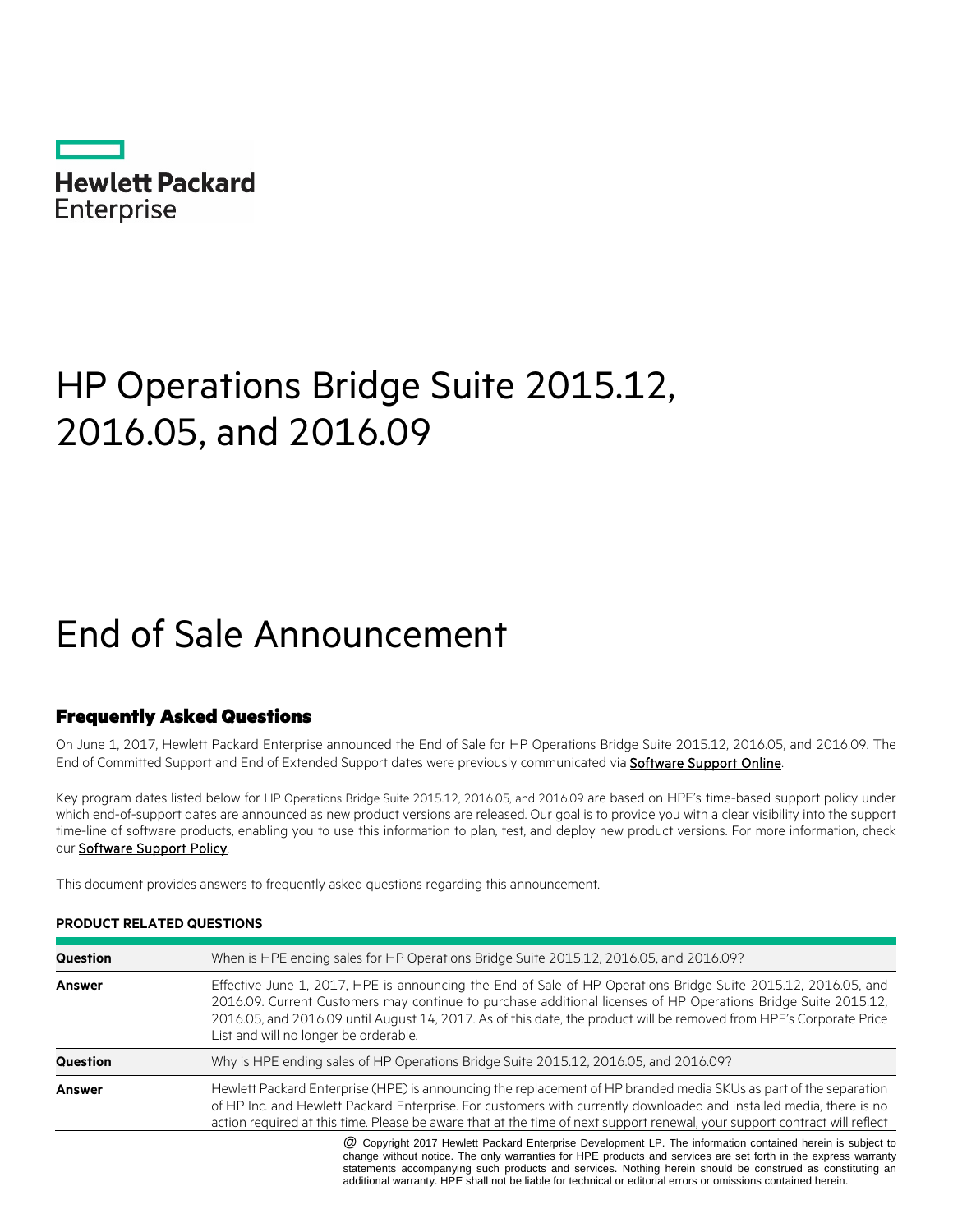|          | the new HPE branded SKUs. Customers with active support contracts can update to the latest 2017.01 version of<br><b>HPE Operations Bridge Suite.</b>                                                                                                                                                                                  |  |
|----------|---------------------------------------------------------------------------------------------------------------------------------------------------------------------------------------------------------------------------------------------------------------------------------------------------------------------------------------|--|
| Question | What product numbers are affected by this End of Sales?                                                                                                                                                                                                                                                                               |  |
| Answer   | Please refer to Appendix B in the customer letter for the list of affected product numbers.                                                                                                                                                                                                                                           |  |
| Question | When is the last date I can order HP Operations Bridge Suite 2015.12, 2016.05, and 2016.09?                                                                                                                                                                                                                                           |  |
| Answer   | HP Operations Bridge Suite 2015.12, 2016.05, and 2016.09will continue to be available for purchase to current<br>support customers through August 14, 2017. As of that date, you will no longer be able to purchase additional licenses<br>of the product version.                                                                    |  |
| Question | Can I still purchase additional licenses for HP Operations Bridge Suite 2015.12, 2016.05, and 2016.09? If yes, how?                                                                                                                                                                                                                   |  |
| Answer   | Incremental licenses may be purchased using the ative license SKUs.                                                                                                                                                                                                                                                                   |  |
| Question | What version of HP Operations Bridge Suite 2015.12, 2016.05, and 2016.09 is currently available and what update<br>plans do you have for the product, if any?                                                                                                                                                                         |  |
| Answer   | The latest version is 2017.01. Please check hpe.com/software/home or otherwise check with your local HPE sales<br>representative or HPE business partner for the latest information.                                                                                                                                                  |  |
| Question | Who can I contact if I have more questions with regards to this product obsolescence?                                                                                                                                                                                                                                                 |  |
| Answer   | You have several options available to you:<br>Contact your local HPE sales representative or your local HPE business partner:<br><u>hpe.com/software/home</u><br>Web Self Solve:<br>hpe.com/software/support<br><b>HPE Technical Support:</b><br>hpe.com/software/support (click on Support Contact & Community → Contact Us → Phone) |  |
| Question | What are the hardware requirements to update to HPE Operations Bridge Suite 2017.01?                                                                                                                                                                                                                                                  |  |
| Answer   | Hardware requirements will vary depending on your operating system, please review the appropriate System<br>Requirements and Compatibility Matrix document or contact your local HPE sales representative or HPE business<br>partner for further assistance.                                                                          |  |
| Question | Where can I find update information for HP Operations Bridge Suite 2015.12, 2016.05, and 2016.09?                                                                                                                                                                                                                                     |  |
| Answer   | Your local HPE sales representative or HPE business partner can help you get this information.                                                                                                                                                                                                                                        |  |
| Question | I plan to update my HP Operations Bridge Suite 2015.12, 2016.05, and 2016.09 environment using in-house technical<br>resources. Where do I get all the required software?                                                                                                                                                             |  |
| Answer   | All HP Operations Bridge Suite 2015.12, 2016.05, and 2016.09 support customers can download HPE Operations<br>Bridge Suite 2017.01 media at Hewlett Packard Enterprise Software Licenses and Downloads Portal                                                                                                                         |  |
| Question | What is the concurrent support time period?                                                                                                                                                                                                                                                                                           |  |
| Answer   | The support dates for Bridge Suite 2015.12, 2016.05, and 2016.09 are unchanged. Once the technical migration to<br>HPE Operations Bridge Suite 2017.01 is started a concurrent support perod of 6 months is offered.                                                                                                                  |  |

### **SUPPORT CONTRACT RELATED QUESTIONS**

| Question | What is the End of Committed Support date?                                                                                                                                                                                                                    |
|----------|---------------------------------------------------------------------------------------------------------------------------------------------------------------------------------------------------------------------------------------------------------------|
| Answer   | The End of Committed Support date for HP Operations Bridge Suite 2015.12, 2016.05, and 2016.09 are listed in the<br>table below. These dates were announced on <b>Software Support Online</b> on the End of Support Notification date listed<br>on the table. |

@ Copyright 2017 Hewlett Packard Enterprise Development LP. The information contained herein is subject to change without notice. The only warranties for HPE products and services are set forth in the express warranty statements accompanying such products and services. Nothing herein should be construed as constituting an additional warranty. HPE shall not be liable for technical or editorial errors or omissions contained herein.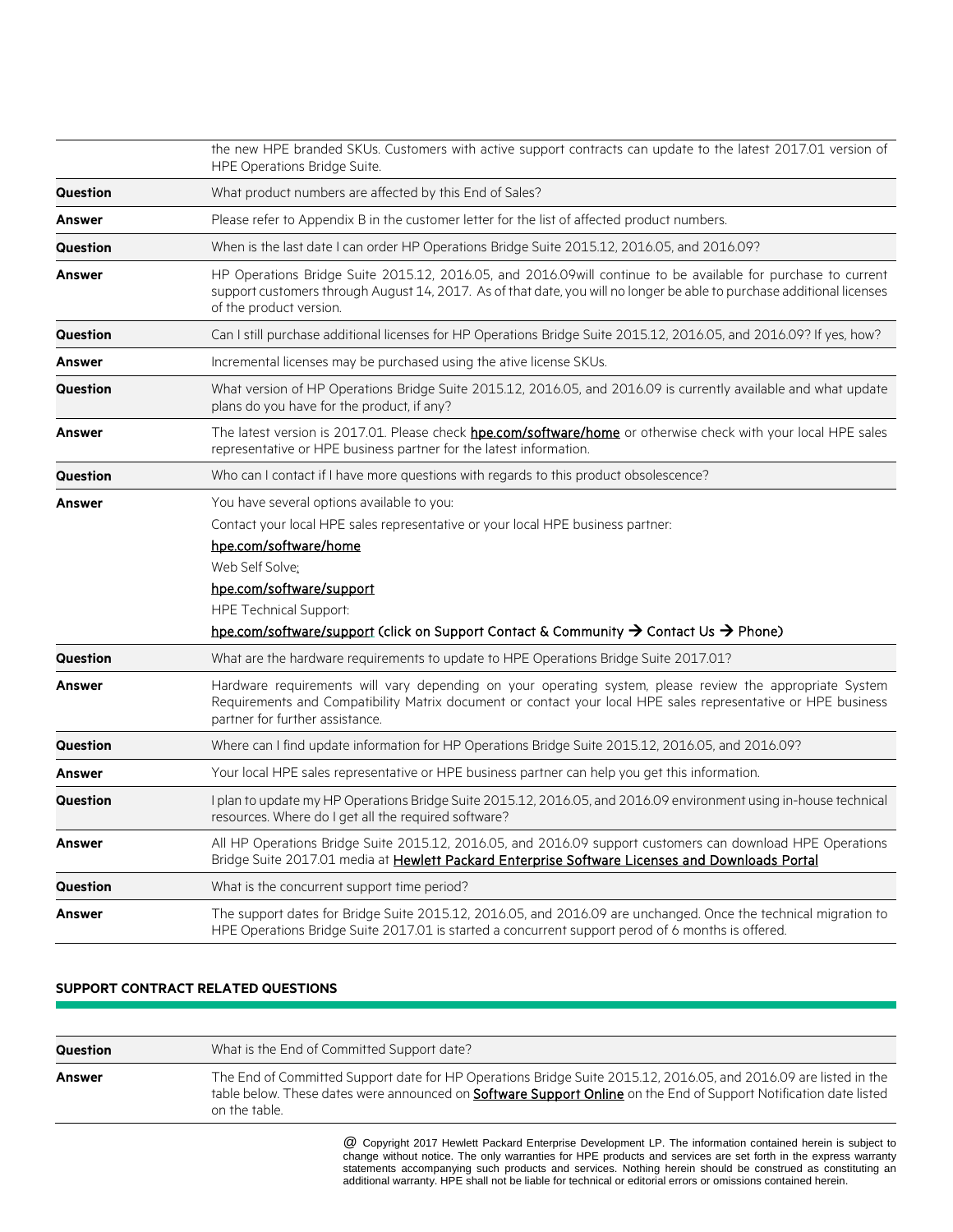| Version                                       | End of Committed Support Date | End of Support Notification Date |
|-----------------------------------------------|-------------------------------|----------------------------------|
| <b>HP Operations Bridge Suite</b><br>201512   | Dec 31, 2019                  | Jan 5, 2016                      |
| <b>HPE Operations Bridge Suite</b><br>2016.05 | Jun 30, 2020                  | Jun 7, 2016                      |
| <b>HPE Operations Bridge Suite</b><br>201609  | Oct 31, 2020                  | Oct 11, 2016                     |

As of the End of Committed Support date, customer support activities for this version will cease, this includes:

| Security Rule updates |
|-----------------------|
|-----------------------|

• Product updates

**Question** What is the End of Extended Support date?

**Answer** The End of Extended Support date HP Operations Bridge Suite 2015.12, 2016.05, and 2016.09 are listed on the table below. These dates were announced on **Software Support Online** on the End of Support Notification date included in the table. During the 2 year Extended Support period, you have access to existing patches, fixes and telephone support.

|                 | Version                                                                                                                                                                                                                                                                                                                                                                                                                                                                                                                                                                                                                                                                         | End of Extended Support Date                                                                 | End of Support Notification Date                                                                                                                                                                                                                                                                                                                         |
|-----------------|---------------------------------------------------------------------------------------------------------------------------------------------------------------------------------------------------------------------------------------------------------------------------------------------------------------------------------------------------------------------------------------------------------------------------------------------------------------------------------------------------------------------------------------------------------------------------------------------------------------------------------------------------------------------------------|----------------------------------------------------------------------------------------------|----------------------------------------------------------------------------------------------------------------------------------------------------------------------------------------------------------------------------------------------------------------------------------------------------------------------------------------------------------|
|                 | HP Operations Bridge Suite<br>2015.12                                                                                                                                                                                                                                                                                                                                                                                                                                                                                                                                                                                                                                           | Dec 31, 2021                                                                                 | Jan 5, 2016                                                                                                                                                                                                                                                                                                                                              |
|                 | <b>HPE Operations Bridge Suite</b><br>2016.05                                                                                                                                                                                                                                                                                                                                                                                                                                                                                                                                                                                                                                   | Jun 30, 2022                                                                                 | Jun 7, 2016                                                                                                                                                                                                                                                                                                                                              |
|                 | <b>HPE Operations Bridge Suite</b><br>2016.09                                                                                                                                                                                                                                                                                                                                                                                                                                                                                                                                                                                                                                   | Oct 31, 2022                                                                                 | Oct 11, 2016                                                                                                                                                                                                                                                                                                                                             |
| <b>Question</b> | Are there any other key dates I need to be aware of?                                                                                                                                                                                                                                                                                                                                                                                                                                                                                                                                                                                                                            |                                                                                              |                                                                                                                                                                                                                                                                                                                                                          |
| <b>Answer</b>   | Please see customer letter, page 1, for key dates.                                                                                                                                                                                                                                                                                                                                                                                                                                                                                                                                                                                                                              |                                                                                              |                                                                                                                                                                                                                                                                                                                                                          |
| <b>Question</b> | What are my obsolescence options?                                                                                                                                                                                                                                                                                                                                                                                                                                                                                                                                                                                                                                               |                                                                                              |                                                                                                                                                                                                                                                                                                                                                          |
| Answer          | You have the option to continue using HP Operations Bridge Suite 2015.12, 2016.05, and 2016.09. HPE will stop<br>providing committed support for HP Operations Bridge Suite 2015.12, 2016.05, and 2016.09 on the End of<br>Committed Support dates included in this FAQ. Extended Support will continue to be available through the dates<br>included in this FAQ. You are encouraged to begin reviewing your business requirements for HP Operations Bridge<br>Suite 2015.12, 2016.05, and 2016.09. You are also encouraged to contact your local HPE sales representative or HPE<br>business partner for help in determining migration options that meet your business needs. |                                                                                              |                                                                                                                                                                                                                                                                                                                                                          |
| <b>Question</b> | Can I get a support contract for technical support only, without having to pay for updates?                                                                                                                                                                                                                                                                                                                                                                                                                                                                                                                                                                                     |                                                                                              |                                                                                                                                                                                                                                                                                                                                                          |
| <b>Answer</b>   | No, support contracts include both technical support and software updates.                                                                                                                                                                                                                                                                                                                                                                                                                                                                                                                                                                                                      |                                                                                              |                                                                                                                                                                                                                                                                                                                                                          |
| <b>Question</b> | Should there be a defect with a version of HP Operations Bridge Suite for which no defect fixing is done anymore, can<br>I pay for a fix to be implemented on my request?                                                                                                                                                                                                                                                                                                                                                                                                                                                                                                       |                                                                                              |                                                                                                                                                                                                                                                                                                                                                          |
| <b>Answer</b>   | HPE may choose to offer defect fixes at a premium price, depending on available resources.                                                                                                                                                                                                                                                                                                                                                                                                                                                                                                                                                                                      |                                                                                              |                                                                                                                                                                                                                                                                                                                                                          |
| <b>Question</b> | If I am on a support contract, what will I be entitled to?                                                                                                                                                                                                                                                                                                                                                                                                                                                                                                                                                                                                                      |                                                                                              |                                                                                                                                                                                                                                                                                                                                                          |
| <b>Answer</b>   |                                                                                                                                                                                                                                                                                                                                                                                                                                                                                                                                                                                                                                                                                 | can help provide information and assistance to enable your update to be easy and successful. | You should have received a letter or electronic notification from HPE to inform you about the availability of HPE<br>Operations Bridge Suite 2017.01 for support customers, what license(s) you were entitled to under your support<br>contract and how to sign up for it. Your local HPE sales and support representatives or your HPE business partner |

\* @ Copyright 2017 Hewlett Packard Enterprise Development LP. The information contained herein is subject to change without notice. The only warranties for HPE products and services are set forth in the express warranty statements accompanying such products and services. Nothing herein should be construed as constituting an additional warranty. HPE shall not be liable for technical or editorial errors or omissions contained herein.